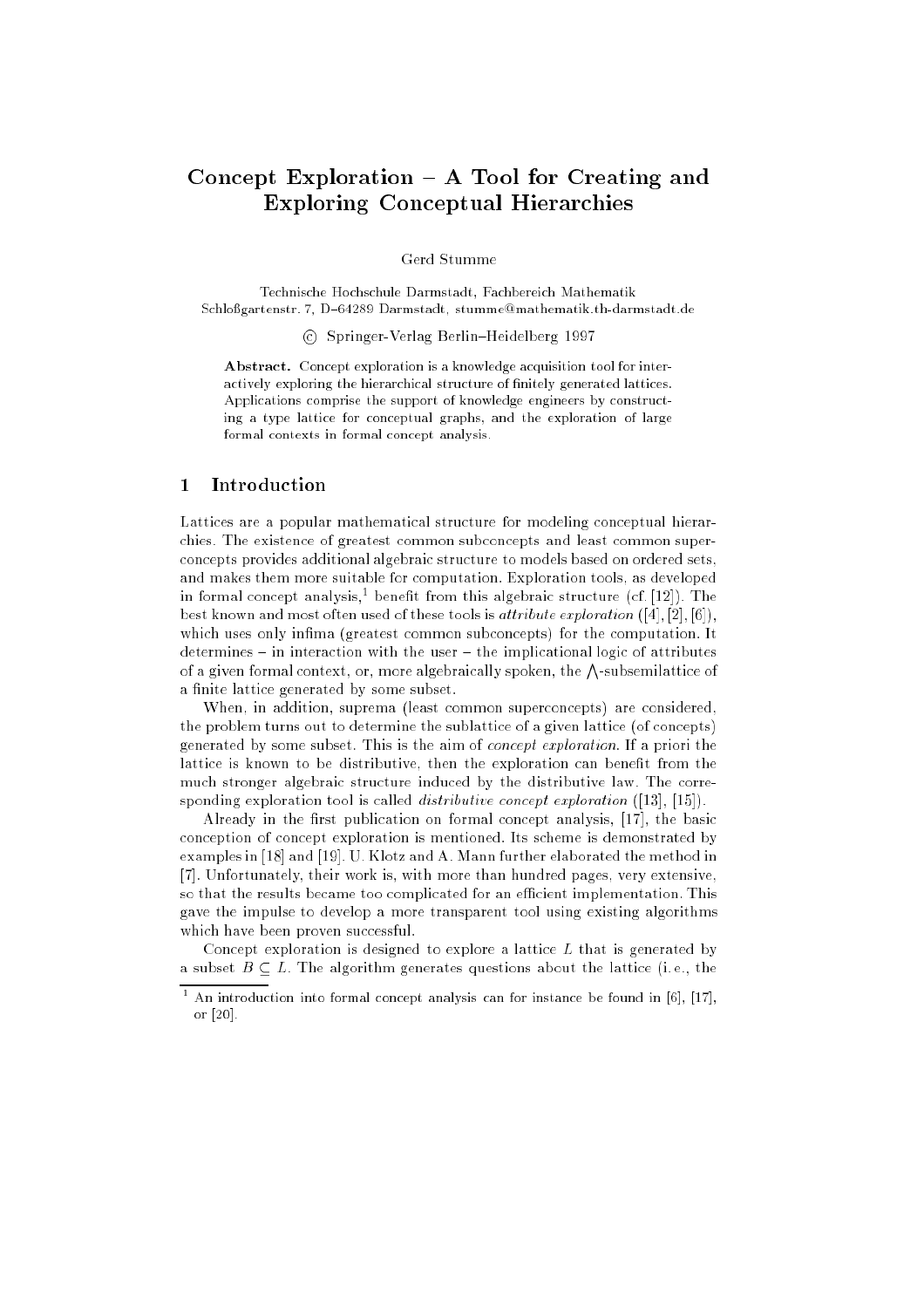conceptual hierarchy) of the kind "Is  $c_1$  a subconcept of  $c_2$ ?" that are answered by a (human) user, usually an expert of the field of interest. There are (at least) two interesting applications for such a knowledge acquisition tool.

Firstly in formal concept analysis: Suppose we have a formal context  $\mathbb K$  which is too large (e.g., infinite) to be completely given. The aim is to determine the structure of the concept lattice, or at least a part of it. Therefore one might consider formal concepts of the concept lattice one is particularly interested in. They are called *basic concepts* (thus the letter  $B$ ). Concept exploration interactively computes the sublattice L of the concept lattice of  $K$  generated by B. Information on the context  $K$  is acquired from the user.

Secondly for conceptual graphs: The type hierarchy for conceptual graphs is assumed to be a lattice ([10]). This lattice needs to be constructed for modeling a situation by conceptual graphs. Concept exploration can support this creative process:  $B$  is now the set of "basic types", i.e., the set of types a knowledge engineer assumes necessary for his purpose. Concept exploration supports him in generating the type lattice L.

#### <sup>2</sup> Concept Exploration

Let L be a lattice generated by a finite subset  $B \subseteq L$ . The exploration follows the generation process of the lattice. First it computes the set  $B^{(1)} := B^{\wedge}$ consisting of all infima of the elements of  $D$ . Then it computes  $D^{\gamma - \gamma} := D^{\gamma - \gamma}$ , the set of all suprema of B  $\overline{B}$ . The next step provides  $B^{\gamma - \gamma} := B^{\gamma - \gamma}$ , and so on.  $D_{\lambda}$  is considered as a weak sublattice of L in which, for k odd (even), all infima (suprema) are defined, and suprema (infima) are only defined for subsets of B(k1) B(k) . If the lattice is nite, then B(k) = B(k+1) = L for some k <sup>2</sup> N. Otherwise the exploration would not terminate (which is possible for all B with  $card(B) > 3$ , because the free lattice over the set B is then infinite) and has to be interrupted at some moment; but the exploration can approach  $L$  as much as desired. The resulting partial lattice may then be completed by other tools, as described for instance in [17].

For the step from  $B_{\lambda,\lambda}(B)$  to  $B_{\lambda,\lambda}(B)$  , where  $\kappa$  is even, concept exploration uses  $\Lambda$ -exploration, a modification of the algorithm of attribute exploration with background implications ([11]). For odd k, the situation is dual to the former, and  $\mathcal{V}\text{-}exploration$ , a modification of object exploration is applied. Object exploration can be understood as an attribute exploration of the dual lattice, i. e., with objects and attributes interchanging their roles ([12]). The idea to use attribute and object exploration alternatively for concept exploration is due to P. Burmeister.

The intermediate results of concept exploration are the weak sublattices  $B^{(k)}$ as defined above. They are stored as formal contexts  $(G, M, I)$ , where G and M contain lattice terms over  $B$ . For odd (even)  $k$ ,  $G$  contains exactly one term for every element in  $B^{(n)}$  ( $B^{(n)}$  )) denoting it, and  $M$  contains exactly one term for every element in  $D^{(k+1)}$  ( $D^{(k)}$ ) denoting it. The relation I reliects the merarchical order:  $(s, t) \in I$  :  $\iff s^- \leq t^-$  for  $s \in G$  and  $t \in M$ . The weak partial lattice  $D_{\lambda}$  is isomorphic to the weak partial lattice  $\mathcal{D}(G, M, I)$  in which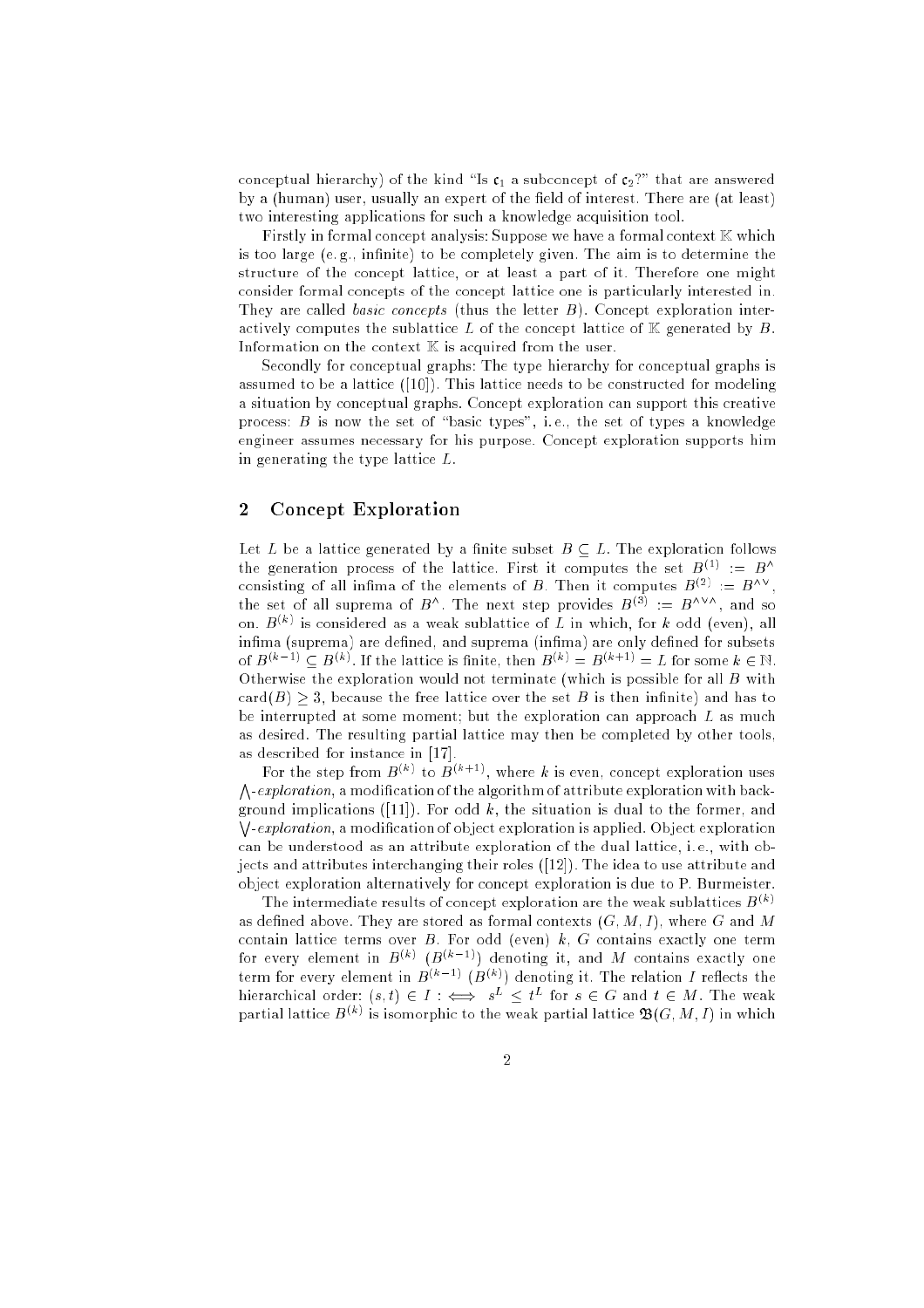infima are defined on  $\gamma(G)$  (which is the whole lattice for odd k), and suprema are defined on  $\mu(M)$  (which is the whole lattice for even k). The represenation of partial lattices by concept lattices is described in detail in [16]. In the sequel, we identify the lattice terms with the corresponding elements of  $L$ . For  $L$  being finite, the final result of the exploration is the context  $(L, L, \leq)$ .

The first step in concept exploration is a  $\Lambda$ -exploration starting with a context having the basic concepts as attributes  $(M := B<sup>(0)</sup> = B)$ , and having no objects  $(G := B^{(-1)} = \emptyset)$ . The relation I is empty as well. More general, for odd k, the k<sup>th</sup> exploration step, a  $\Lambda$ -exploration, will transform the context  $(B^{(k-2)}, B^{(k-1)}, \leq)$  into  $(B^{(k)}, B^{(k-1)}, \leq)$ . The next exploration step, a  $\bigvee$ exploration, then transforms it into the context  $(B^{k+k},B^{k+k+k},\leq),$  and so on. This yields a first sketch of the algorithm of concept exploration:

- (U) Start with  $\kappa := 0$  and  $(G, M, I) := (B^{\vee} \wedge B^{\vee} \wedge S) = (V, B, V).$
- (1) Increase  $k$  Determine  $(B^{(k)},B^{(k-1)},<)$  by  $\bigwedge \textrm{-exploration}$  . If  $B^{(k)} = B^{(k-1)}$  then STOP.
- (II) Increase k. Determine  $(B^{(k-1)}, B^{(k)}, \leq)$  by  $\bigvee$ -exploration. If  $B^{(k)} = B^{(k-1)}$  then STOP, else go to Step (I).

Since the situation is perfectly symmetric, we only describe Step (I) in detail. Let  $k$  be odd in the sequel.

Step (1) extends the set  $G = B^{\vee}$  by to  $B^{\vee}$  by lattice terms, one for each element in  $B^{n+1} \setminus B^{n+1}$  for elements in  $B^{n+1} \setminus B^{n+1}$  , they can just be copied from  $M$  to  $G$ . For every copied element  $x$ , the relation  $I$  is extended by

$$
(\dagger) \qquad (x, y) \in I : \iff \{x\}' \subseteq \{y\}', \text{ where } X' := \{g \in G \mid \forall m \in X : (g, m) \in I\}.
$$

This "copying" is only omitted for  $k = 1$ , because the first  $\Lambda$ -exploration is also used for determining the ordering on  $B$  which is not known at the beginning.

For determining the elements in  $B_{\lambda,k}$  which are not included in  $B_{\lambda,k}$  by Step (I) is concluded by a  $\Lambda$ -exploration.

#### 2.1 Discovering New Concepts by  $\wedge$ -Exploration

The elements in G correspond to infima of elements in  $M = B^{(k-1)}$ , since the lattice equality  $x = \Lambda(\lbrace x \rbrace')$  holds for every element x in G. For  $x \in B^{(k-1)}$ , this is obvious, since  $x$  is also an element of  $M$  , for  $x \in B^{\vee n} \setminus B^{\vee n} \to 0$  the intent  $x$ is just constructed such that this equality holds.

Since  $Y \subseteq x' \iff x \in Y' \iff \forall y \in Y : x \leq y \iff x \leq \bigwedge Y$  holds for every lattice element  $x$  in  $G$  and every subset  $Y$  of  $M$ , we can also identify every subset  $Y \subseteq M = B^{(k-1)}$  with the infimum  $\bigwedge Y$  of its elements. At the beginning of the  $\bigwedge$ -exploration, there may be subsets  $Y \subseteq M$  such that  $\bigwedge Y \neq \bigwedge (Y'')$  in L. The aim of  $\Lambda$ -exploration is to add new objects to G in order to change the derivation operator " such that  $\bigwedge Y = \bigwedge (Y'')$  holds in L for all  $Y \subseteq M$ . As we will see below, it is not necessary to test all subsets  $Y$ , but we can restrict ourselves to *pseudo-intents*, which are defined next.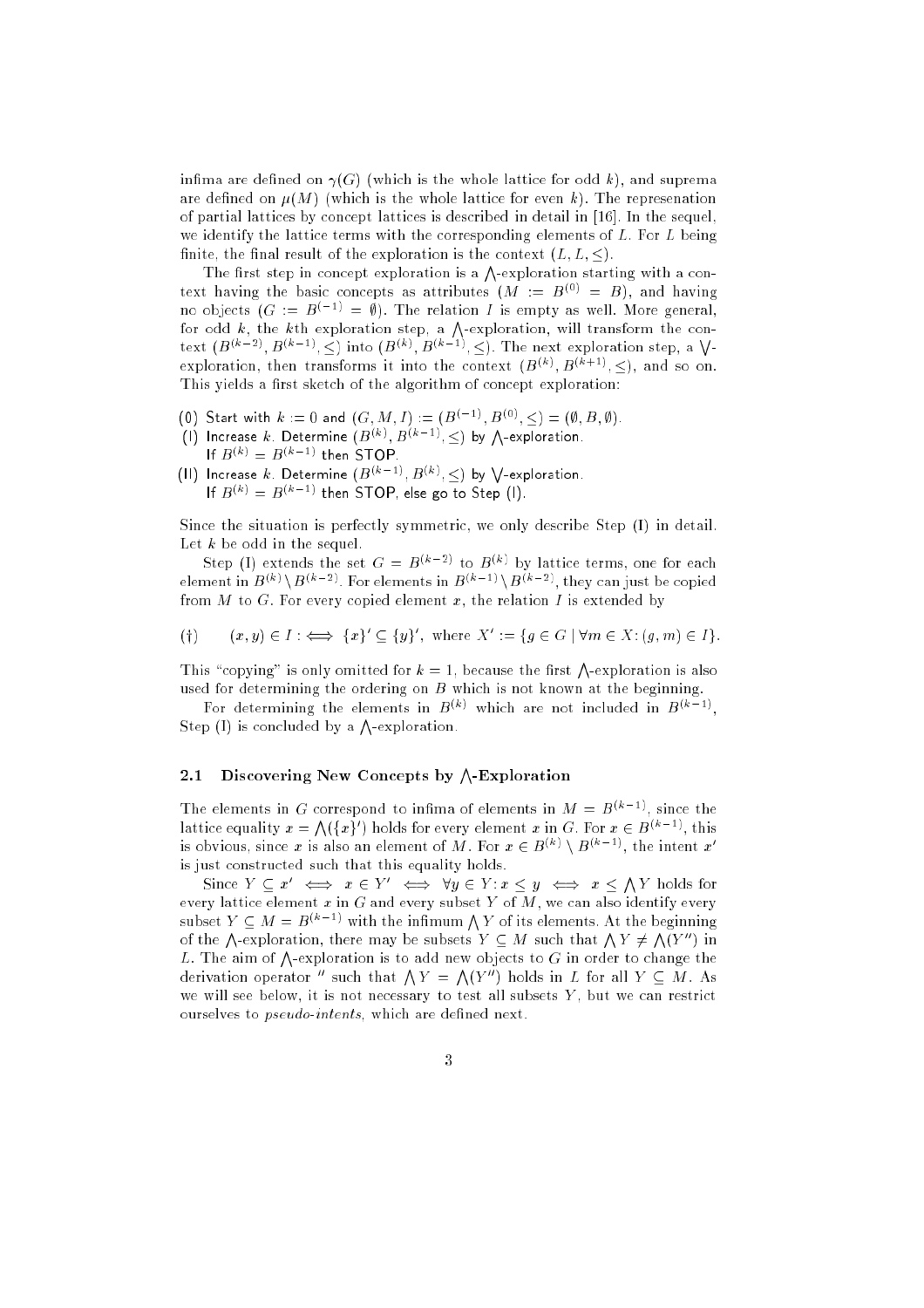The following definitions and results are cited from [11], where the original algorithm of attribute exploration of B. Ganter  $([4],[6],[5])$  was modified to accept additional knowledge in form of background implications.

Let  $\mathbb{K} := (G, M, I)$  be a formal context. We assume in the following that M is finite.

**Definition.** An *implication*  $X \to Y$  of K is a pair of subsets X and Y of M, such that every object having all attributes in  $X$  also has all attributes in  $Y$ .

Let  $\mathcal L$  be a set of implications of  $\mathbb K$  (called background implications). The closure operator on the set  $M$  of attributes induced by the background implications is denoted by  $P \mapsto P := P \cup P^{\sim} \cup P^{\sim} \cup \ldots$  with

$$
Q^{\mathcal{L}} := Q \cup \bigcup \{ Y \subseteq M \mid X \subseteq Q, \ X \to Y \in \mathcal{L} \}.
$$

A subset P of M is called an  $\mathcal{L}$ -pseudo-intent of K if  $P = \overline{P} \neq P''$  and if, for every  $\mathcal{L}$ -pseudo-intent Q with  $Q \subset P$ , the inclusion  $Q'' \subseteq P$  holds.

**Theorem 1.** The set  $\mathcal{B}_{\mathcal{L}} := \{P \to P''|P \text{ is a } \mathcal{L}\text{-}pseudo-intent\}$  of implications is an irredundant set of implications such that every implication of <sup>K</sup> can be deduced from L  $\sim$  L  $\sim$ 

The set of al l intents and L-pseudo-intents of a nite context (G; M; I) is a closure system on M; with the closure operator  $A \mapsto A^* \equiv A \cup A^* \cup A^* \cup \ldots$ , where  $A^{\circ} := A \cup \bigcup \{ Y \subseteq M | X \to Y \in \mathcal{B}_{\mathcal{L}}, X \subset A \}.$ 

In our application, the set  $\mathcal L$  will store information about the hierarchical structure that is computed in previous exploration steps. Intents will correspond to already existing elements, i.e., elements in  $B_{\lambda,k}$  while pseudo-intents correspond to potentially new elements which may be added to  $D^{(k)}$  in order to obtain  $B^{(k+1)}$ , depending whether  $\bigwedge P = \bigwedge (P'')$  (which is equivalent to  $P \to P''$ ) holds or not - which will be asked from the user.

<sup>V</sup> -Exploration uses Ganter's Next-Closure-algorithm (cf. [4]) to compute all intents and all  $\mathcal{L}$ -pseudo-intents in a *lectical order*. For the sake of simplicity we assume that  $M := \{1, \ldots, n\}.$ 

**Definition.** For  $X, Y \subseteq M$  and  $i \in M$  we define<sup>2</sup>

$$
X \leq_i Y \iff (i \in Y \setminus X \text{ and } X \cap \{i+1, \dots n\} = Y \cap \{i+1, \dots n\}).
$$

The lectical order on  $\mathfrak{P}(M)$  is defined by

$$
X < Y : \iff \exists i : X <_i Y \ .
$$

For  $X \subseteq M$  and  $i \in M$  let

$$
X \oplus i := ((X \cap \{i+1,\ldots,n\}) \cap \{i\})^{\bullet}
$$

 $^\circ$  in contrast to [11], in this definition the ordering on  $M$  is reversed, since this matches better the generation process of concept exploration.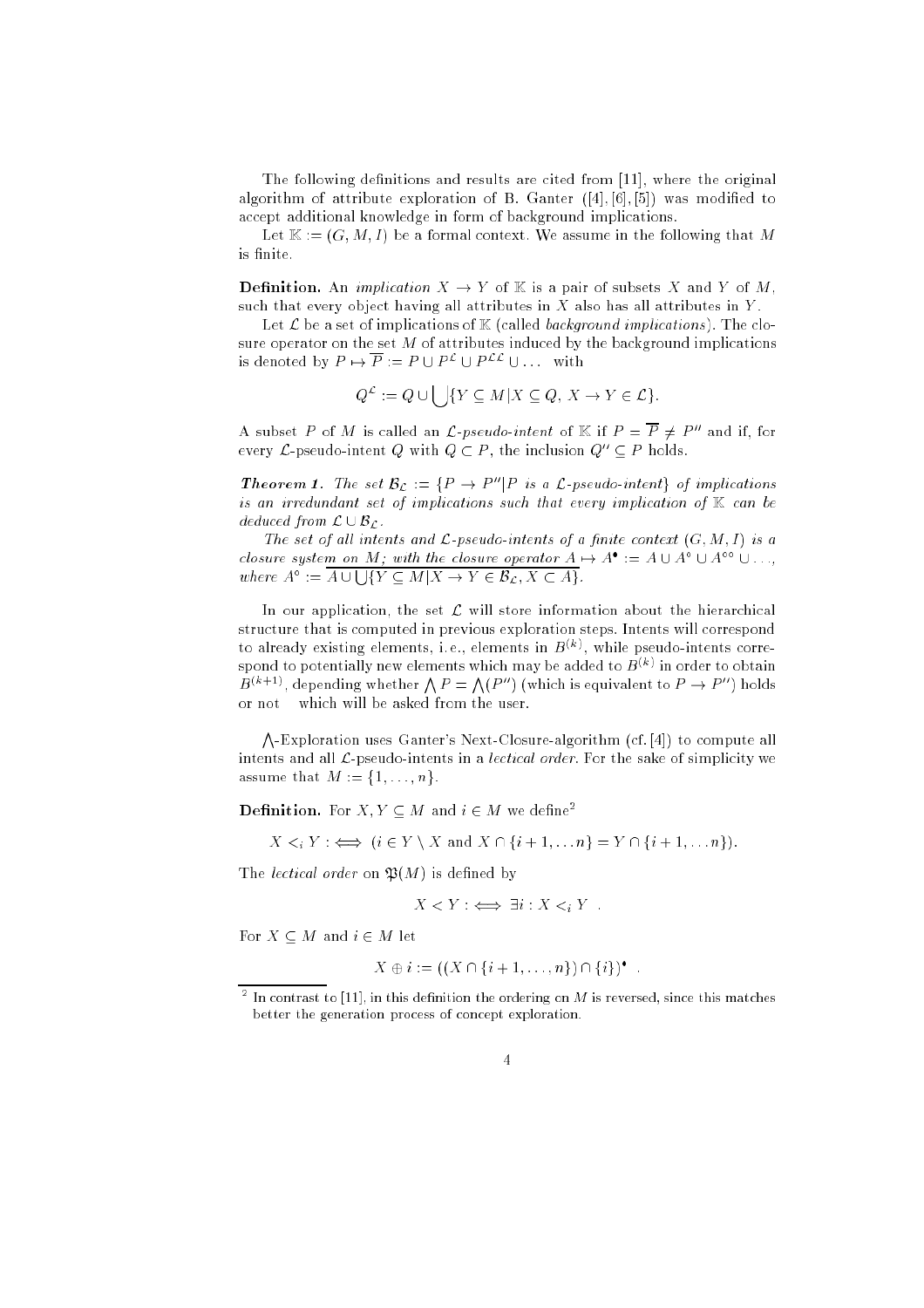**Theorem 2.** The lecticly first intent or  $\mathcal{L}$ -pseudo-intent is  $\overline{\emptyset}$ . For a given subset  $Y \subseteq M$  the lecticly next intent or  $\mathcal L$ -pseudo-intent is the set  $Y \oplus i$ , where i is the minimal element in <sup>M</sup> <sup>n</sup> <sup>Y</sup> with <sup>Y</sup> <i <sup>Y</sup> i. The lecticly last intent or  $\mathcal{L}\text{-}pseudo\text{-}intent$  is  $M$ .

Attribute exploration and  $\Lambda$ -exploration are based on the fact that, during the computation, the list of already computed intents and  $\mathcal{L}$ -pseudo-intents is stable under adding new objects which respect the previously computed implications (and the background implications).

Additionally to the contexts,  $\Lambda$ -exploration produces a list  $\mathcal L$  of implications. In concept exploration, these implications will be used as background implications for later  $\Lambda$ -explorations. (For the V-explorations, a similar list  $\mathcal{L}'$  will be kept.) At the beginning of the first  $\Lambda$ -exploration,  $\mathcal L$  is empty. The following is the algorithm described in [11] adapted" to concept exploration.

Algorithm 1. Set  $n := \text{card}(B^{(k-1)})$ ,  $P := \emptyset$ .

- (a) Ask the user: "Which of the concepts  $\ll$  Here all elements in  $P''\setminus P$  are listed $\gg$ are superconcepts of  $\Lambda$   $P$ ?" The answer is a set  $Q\subseteq P''\setminus P$  .
- (b) Add the implication  $P \to Q$  to  $L$  .
- (c) If there is no  $g \in G$  with  $g' = P \cup Q$  then add the lattice term  $\bigwedge P$  to  $G_i$  and extend I as follows:  $(\bigwedge P,m) \in I : \iff m \in P \cup Q \quad \text{ for } m \in M$  .
- (d) Set  $Y = P$ .
- (e) Determine the next intent or  $\mathcal{L}$ -pseudo-intent P following Y by applying Theorem 2:
	- $\bullet i := 1$
	- While  $Y \nleq_i Y \oplus i$  increase  $i$ .
	- $\bullet$   $P := Y \oplus i$ .
- (f) If  $P = M$  then STOP.
- (g) If  $P = P''$  then go to Step (e), else go to step (a).

The algorithm for  $\bigvee$ -exploration is exactly the same, only G and M have to be interchanged, "superconcepts" has to be replaced by "subconcepts", "infimum" by "supremum",  $\bigwedge$  by  $\bigvee$ , and  $\mathcal L$  by  $\mathcal L'$ . The implications  $P \to P''$  in  $\mathcal L'$ correspond to equalities  $\bigvee P = \bigvee (P'')$ .

<sup>3</sup> In Step (c), one element (the lattice term  $\Lambda P$ ) is added to G having exactly the attributes in  $P \cup Q$ . In other applications of attribute exploration, there may be more than one object necessary in order to restrict the conclusion of the implication to  $P \cup Q$ .

 $^\circ$  Even if  $Q$  is empty! This will be needed in the over-next exploration, where  $P$  may again be a  $\mathcal{L}$ -pseudo-intent (instead of an intent) in the extended context. (See Steps (4) and (8) in Algorithm 2.)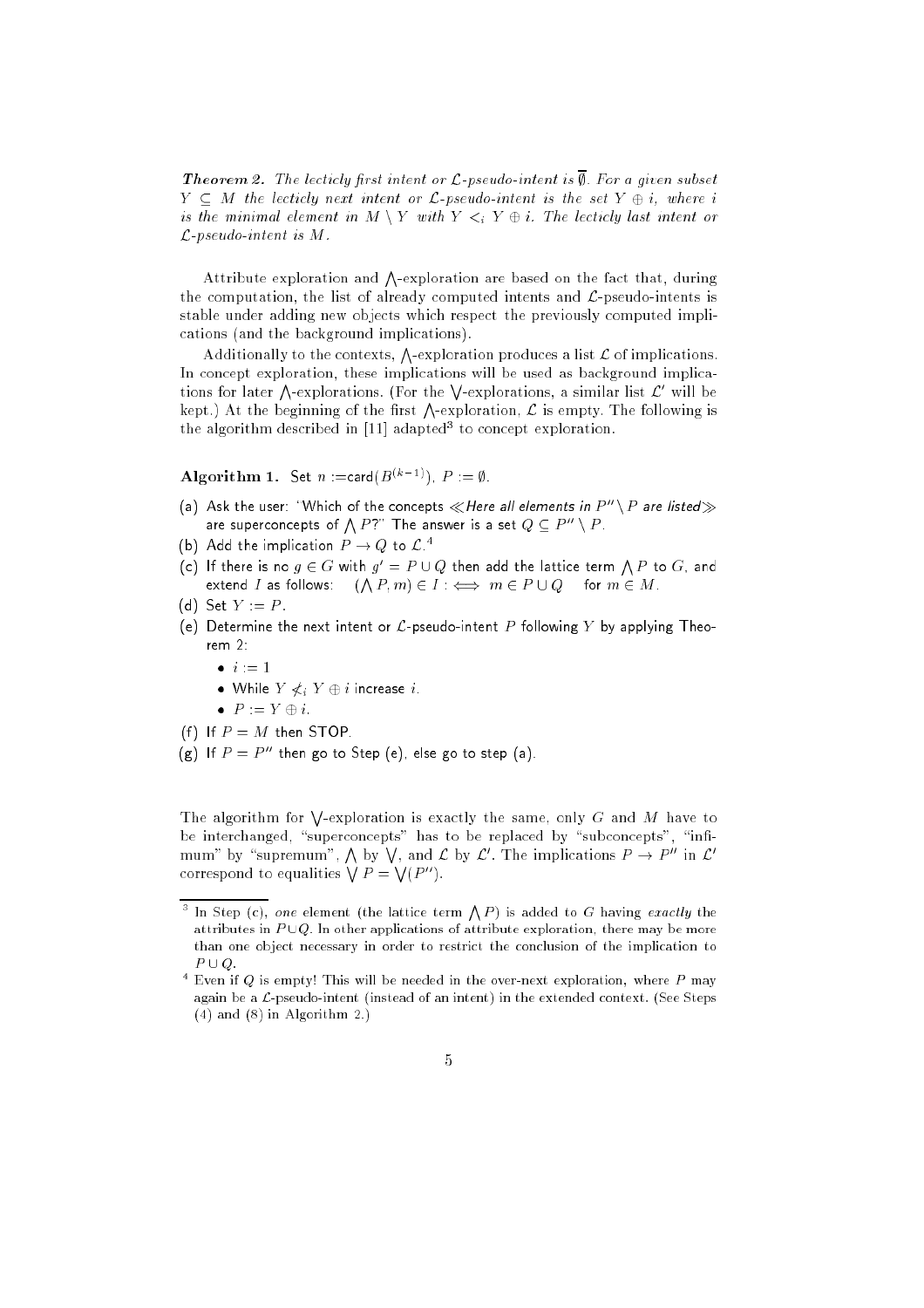#### 2.2 Concept Exploration

Now we are ready to present the algorithm of concept exploration. Step (8) and its dual, Step (4), are described below, as well as Steps (9) and (5).

Algorithm 2. Set  $\kappa := 1$ ,  $(G, M, I) := (\psi, D, \psi)$ ,  $\mathcal{L} := \mathcal{L} := \psi$ .

- (1) Determine  $(D^{(1)}, D^{(2)}, \leq)$  by Algorithm 1.
- (2) Increase  $k$ .
- (3) Copy  $B^{(k-1)} \setminus B^{(k-2)}$  from G to M. Extend I as described dually at (†).
- 14) Change every implication  $\Lambda \to Y$  in  $L$  to  $\Lambda \to \Lambda^-$  (where  $\Lambda^-$  is computed in the modified context). For every  $x \in B^{\frac{m}{2}+1} \setminus B^{\frac{m}{2}+1}$  (  $x \in B^{\frac{m}{2}+1}$  for  $\kappa \equiv 21$  add the implication  $\{x\} \rightarrow \{x\}$  to  $L^{\circ}$ .
- (5) Determine  $(B^{(n-1)}, B^{(n)}, \leq)$  by the dual of Algorithm 1 (for  $\kappa > 2$  starting at Step (e) with  $Y \coloneqq B^{\vee n-2}$  and answering . All automatically while  $P \subseteq$  $B^{(k-2)}$

If M is not changed (i.e., all questions are answered by "All") then STOP. (6) Increase  $k$ .

- $(7)$  Copy  $B^{(k-1)} \setminus B^{(k-2)}$  from M to G. Extend I as described at (†).
- (8) Change every implication  $X \to Y$  in  $\mathcal L$  to  $X \to X''$  (where  $X''$  is computed in the modified context). For every  $x \in B^{(k-1)} \setminus B^{(k-2)}$  add the implication  $f:x \rightarrow f:x \longmapsto$  LO  $L$  .
- (9) Determine  $(D^{\vee\vee}, D^{\vee\vee} \to \infty)$  by Algorithm 1, starting at Step (e) with  $Y$  :=  $D^{(n-2)}$  and answering  $\|A\|$  automatically while  $P \subseteq D^{(n-2)}$ .

If G is not changed (i.e., all questions are answered by "All") then STOP.

In this algorithm, Steps (1) and  $(6)-(9)$  correspond to Step (I) in the first sketch, Steps  $(2)-(5)$  to Step (II). In Step  $(8)$  (and dually in Step  $(4)$ ), the previously computed implications are adapted to the newly generated attributes. More precisely, the conclusions of the implications are extended by the appropriate attributes from  $B^{(k-1)} \setminus B^{(k-2)}$ . (The premises remain subsets of  $B^{(k-2)}$ .) The implications  $\{x\} \to \{x\}^n$  with  $x \in B^{(k-1)} \setminus B^{(k-2)}$  are added because  $\{x\}^n$  is simply the order filter generated by  $x$ , which can be determined automatically. Otherwise, these implications had to be confirmed by the user in the next  $\Lambda$ exploration.

The numbering of the newly generated elements (which is relevant for the variable i of  $\sqrt{\Lambda}$ -exploration) is just done in the way the elements are generated. This provides the optimization in Step (9) (and dually in Step (5) for  $k > 2$ ): All intents and L-pseudo-intents being subsets of  $B^{(k-3)}$  remain unchanged from the previous  $\Lambda$ -exploration, and need not be determined again. Since all elements of  $B^{(k-2)}$  are also represented as objects in the current context, all equalities  $\bigwedge P = \bigwedge (P'')$  with  $P \subseteq B^{(k-2)}$  hold. For completing the set  $\mathcal L$  of implications, we can thus provide the answer All automatically while  $P \subseteq D^{\vee} \cong \emptyset$ .

For an implementation, it might be useful to sort the list of objects in the context  $(D^{(1)}, D^{(2)}, \leq)$  after Step (1) such that the basic concepts come first (and

<sup>(10)</sup> Go to step (2).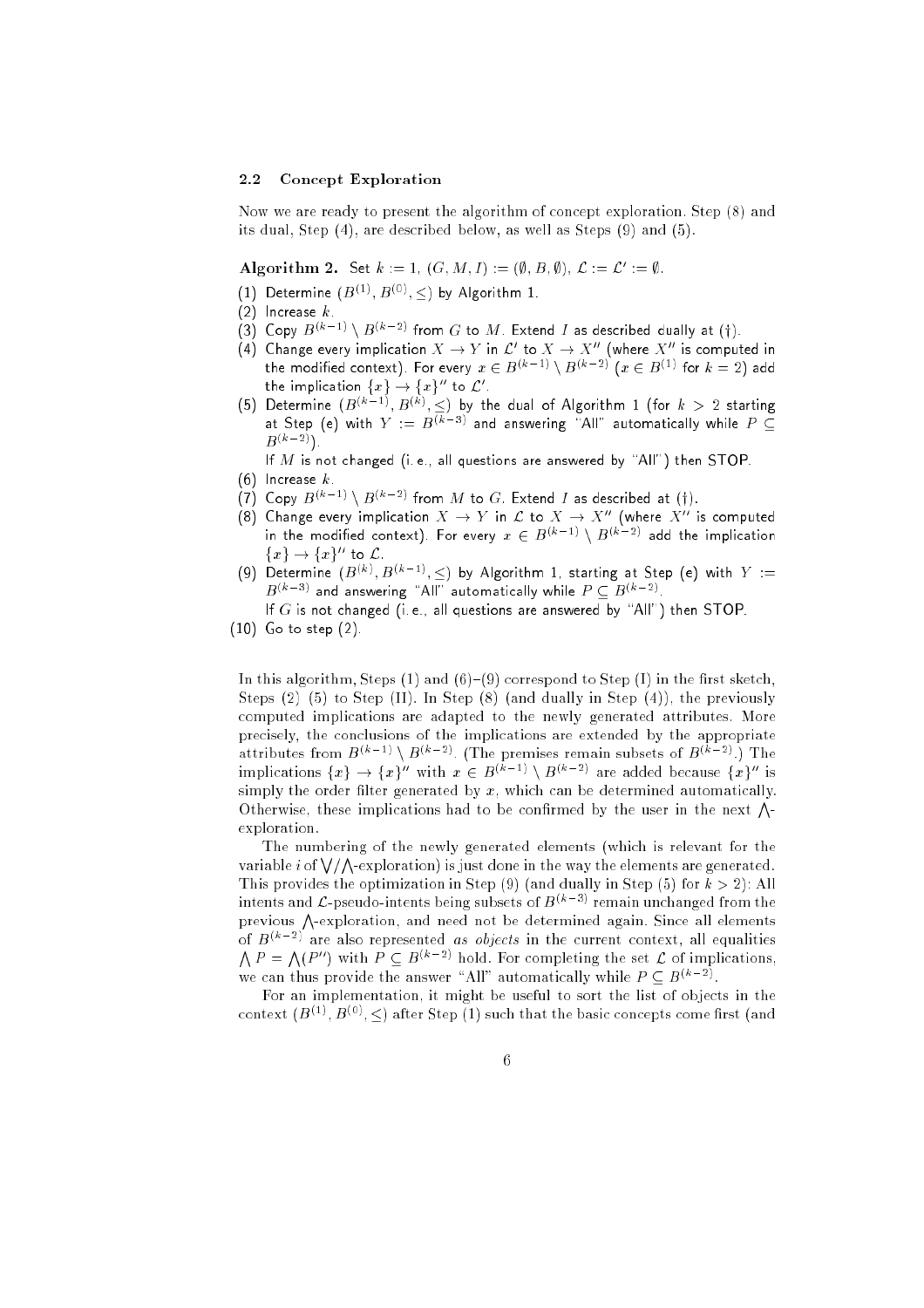in the same ordering as in  $B^{(0)}$ ). Then the *i*th object and the *i*th attribute will always be the same lattice term in the sequel.

There are three possibilities to simplify the exploration dialogue for the user. Firstly, the lattice terms in  $P'' \setminus P$  can be listed in a linear extension of the hierarchical order. When the user chooses a term  $t$  for the set  $Q$ , then all elements In the order filter  $\{x \in B^{\vee n} \mid x \geq t\}$  will be chosen automatically as well.

Secondly, the lattice terms may be simplied automatically. For instance, the subterm  $\bigwedge \emptyset$  may be omitted in any  $\bigwedge$ -term. This, and its dual, will be applied in the following example.

Thirdly, the user has the option to introduce a *name* for every lattice term added to the context. For instance, with man and woman being basic concepts, the user may define  $H$ UMAN := MAN  $\vee$  WOMAN. This shortens the lattice terms and supports the readability of the questions generated by the process. For the creation of a type lattice for conceptual graphs, this option is essential.

## <sup>3</sup> Example

Let us demonstrate concept exploration by an example. Imagine a knowledge engineer who wants to model knowledge about ancient Greek musical instruments by conceptual graphs. He uses concept exploration for supporting the creation for an adequate type lattice. For instance, he might want to start with the following four basic types: CHORD INSTRUMENT, KYTHARA, WIND INSTRUMENT, and AULOS. A kythara is a harp which, in Greek mythology, is the symbol of Apollo, while an aulos is an oboe like instrument associated with Dionysus. The newly generated types are named using the naming mechanism described at the end of the previous section. The dialogue of the first  $\Lambda$ -exploration (i.e., Step (1) of Algorithm 2) consists of eight questions:

"Which of the concepts CHORD INSTRUMENT, KYTHARA, WIND INSTRUMENT, and AULOS are superconcepts of  $\bigwedge \emptyset$ ?" – "None!" – "Name for  $\bigwedge \emptyset$ ?" – "In-STRUMENT.'

The first L-pseudo-intent is the empty set. The infimum  $\bigwedge \emptyset$  of the empty set is always the largest element of the lattice, and can thus be understood as the concept "everything" comprising all objects of the field of interest, which, in this example, are INSTRUMENTs. It is the first object added to  $G$ . The relation I remains empty. The (trivial) implication INSTRUMENT  $\rightarrow \emptyset$  is added to  $\mathcal{L}$ , because it will be needed in Step  $(8)$ .

"Which of the concepts KYTHARA, WIND INSTRUMENT, and AULOS are superconcepts of CHORD INSTRUMENT?"  $-$  "None!"

The name CHORD INSTRUMENT is added to  $G$ , and the (trivial) implication CHORD INSTRUMENT  $\rightarrow \emptyset$  to  $\mathcal{L}$ .

"Which of the concepts CHORD INSTRUMENT, WIND INSTRUMENT, and AU-LOS are superconcepts of  $KYTHARA?$ " - "CHORD INSTRUMENT!"

The name KYTHARA is added to  $G$ . The first non-trivial implication, KY-THARA  $\rightarrow$  CHORD INSTRUMENT, is added to L. In this way the extension of G and  $\mathcal L$  continues ...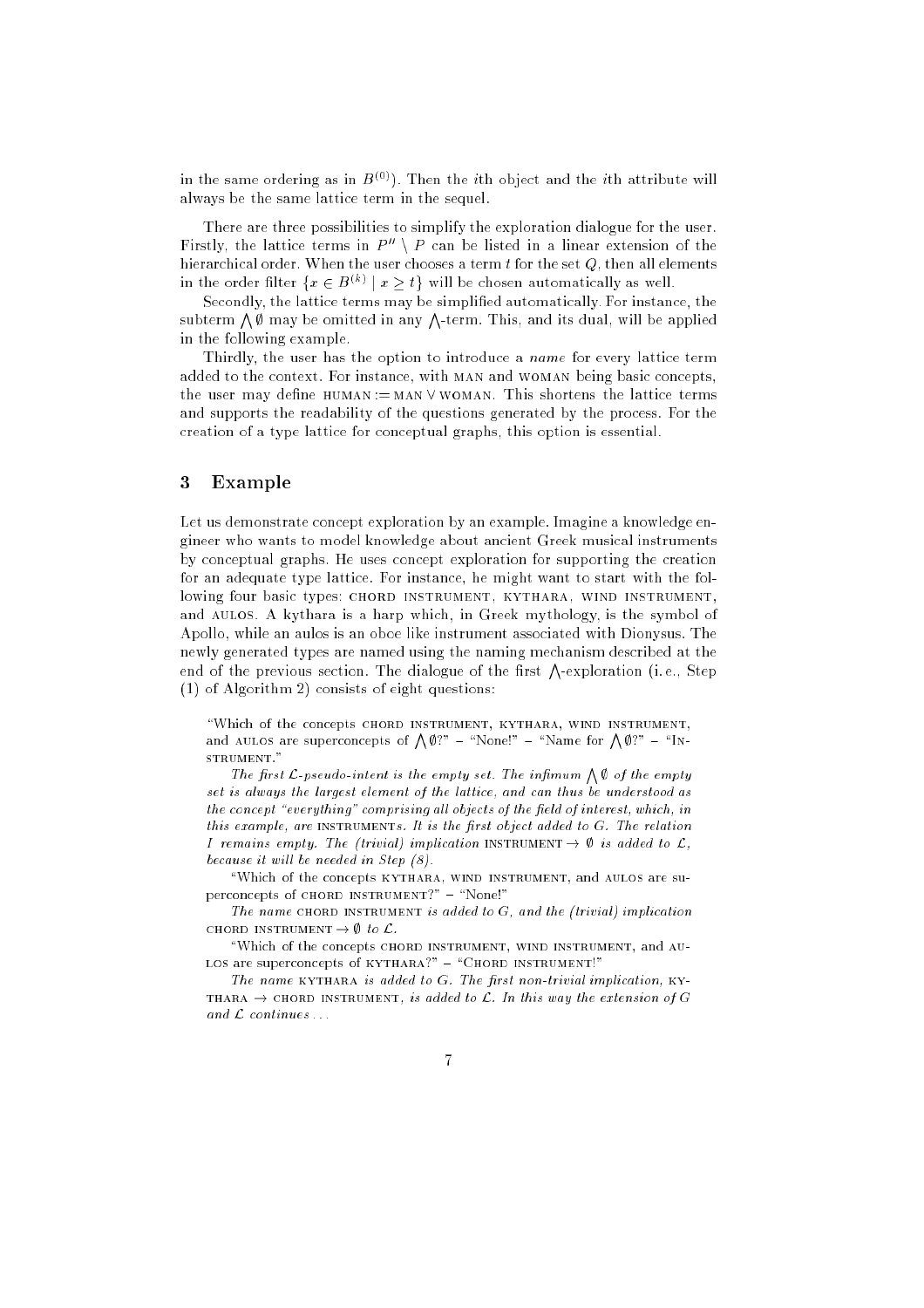"Which of the concepts CHORD INSTRUMENT, KYTHARA, and AULOS are superconcepts of WIND INSTRUMENT?"  $-$  "None!"

"Which of the concepts KYTHARA and AULOS are superconcepts of CHORD INSTRUMENT  $\wedge$  WIND INSTRUMENT?"  $-$  "None!"  $-$  "Name for chord instru- $MENT \wedge WIND$  INSTRUMENT?" - "AEOLS-HARP."

An aeols-harp is a harp where the vibration of the chords is induced by wind (either natural wind or generated by bellows).

"Is the concept aulos a superconcept of <code>CHORD</code> INSTRUMENT  $\land$  KYTHARA  $\land$ WIND INSTRUMENT?"  $-$  "Yes!"  $-$  "Name for chord instrument  $\wedge$  kythara  $\wedge$ WIND INSTRUMENT?"  $-$  "Nothing."

There is no kythara being a wind instrument. We obtain the "absurd type". "Is the concept KYTHARA a superconcept of CHORD INSTRUMENT  $\land$  WIND INSTRUMENT  $\wedge$  AULOS?" = "Yes!"

We obtain again the concept NOTHING. Since there is no lattice term added to G, we are not asked to provide a name.

The result of the first  $\Lambda$ -exploration is shown in Fig. 1. Observe that the diagram has to be read as  $\Lambda$ -semilattice, since only all infima are defined, but no suprema. In the following  $\sqrt{\ }$ -exploration, for instance, the supremum of KYTHARA and aeols-harp will not be identied with chord instrument, but with a real subconcept of it, namely HARP.



Fig. 1. The result of the first  $\bigwedge$  exploration

In Step (3), the names INSTRUMENT, AEOLS-HARP, and NOTHING are copied from  $G$  to  $M$ , and  $I$  is extended such that it represents the ordering shown in the line diagram in Fig. 1. The fist  $\mathcal L$  of implications is empty up to now, but in Step (4), for every attribute m, the implication  $m \to \{x \mid x < m\}$  is added, for example WIND INSTRUMENT  $\rightarrow$  AULOS, AEOLS-HARP, NOTHING. Then (Step (5)) the next exploration, the first  $\sqrt{\ }$ -exploration, starts:

"Which of the concepts CHORD INSTRUMENT, KYTHARA, WIND INSTRUMENT, AULOS, INSTRUMENT, AEOLS-HARP and NOTHING are subconcepts of  $\sqrt{\theta}$ ?" – "NOTHING!"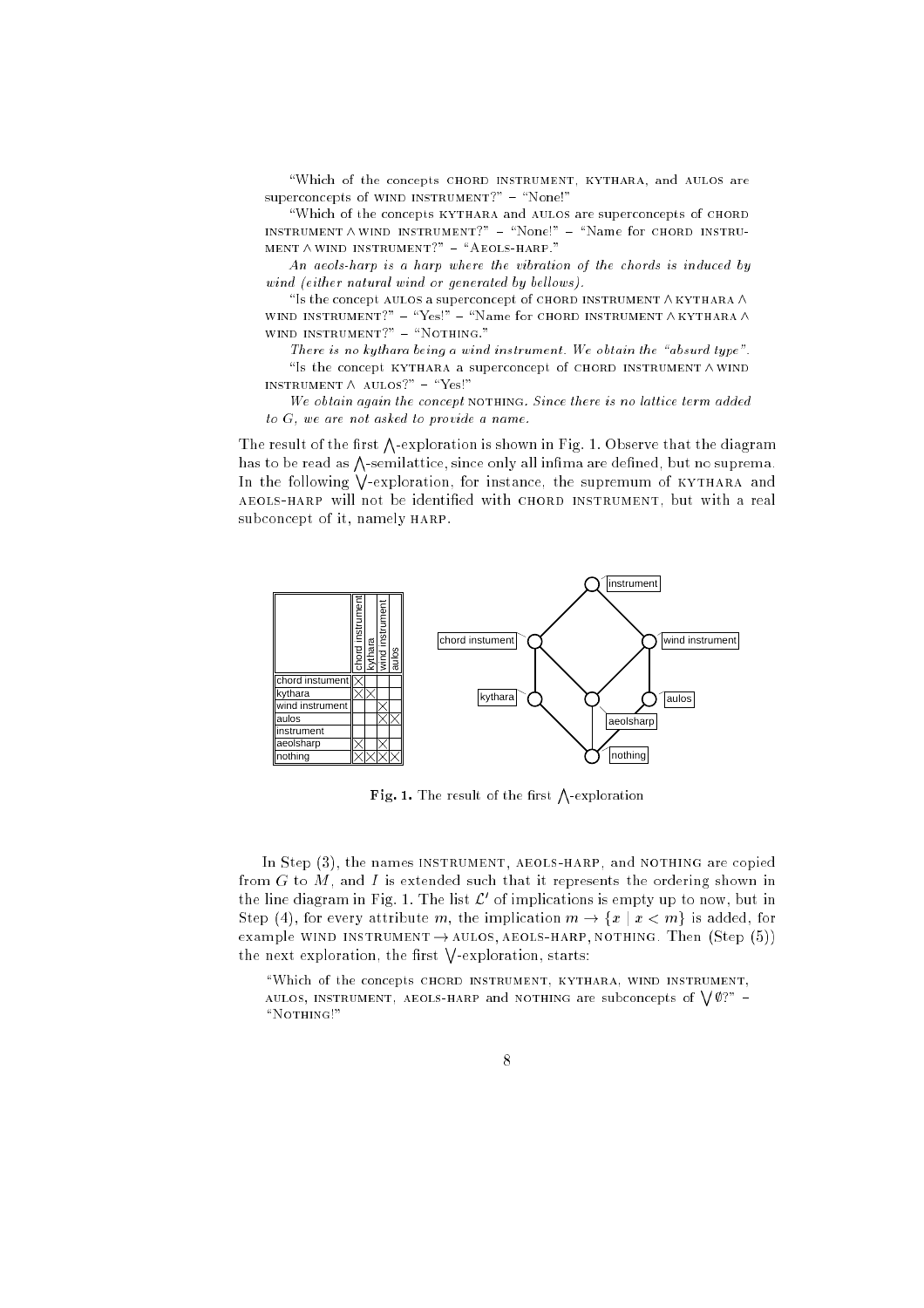This justifies the choice of the name NOTHING in the former  $\bigwedge$  exploration, since  $\setminus/\emptyset$  is always the smallest element of a lattice.

"Which of the concepts chord instrument, wind instrument, instru-MENT, and AEOLS-HARP are subconcepts of KYTHARA  $\vee$  AULOS?" = "None!" = "Name for KYTHARA  $\vee$  aulos?" - "Ancient Greek instrument."

Here and in the sequel, the concept NOTHING is omitted in the lattice terms, since it is not relevant for the supremum.

"Is the concept CHORD INSTRUMENT a subconcept of KYTHARA  $\vee$  AEOLS- $HARP?" = "No!" - "Name for KYTHARA V AEOLS-HARP?" - "HARP."$ 

"Is the concept WIND INSTRUMENT a subconcept of AULOS  $\vee$  AEOLS-HARP?"  ${\sim}$  "No!"  ${\sim}$  "Name for aulos  ${\vee}$  aeols-harp?"  ${\sim}$  "Wind instrument with vi-BRATING PART."

"Which of the concepts CHORD INSTRUMENT, WIND INSTRUMENT, and IN-STRUMENT are subconcepts of KYTHARA  $\vee$  AULOS  $\vee$  AEOLS-HARP?" - "All!"

Here we decide to identify the concept KYTHARA  $\vee$  AULOS  $\vee$  AEOLS-HARP  $with$  instrument.

The result of this  $\sqrt{\frac{1}{2}}$ -exploration is shown in Fig. 2. In the resulting weak partial lattice, all suprema are defined. Infima are only defined for its  $\bigwedge \hbox{\small -subsemilattice}$ which is shown in Fig. 1.





Fig. 2. The result of the first  $\bigvee$ -exploration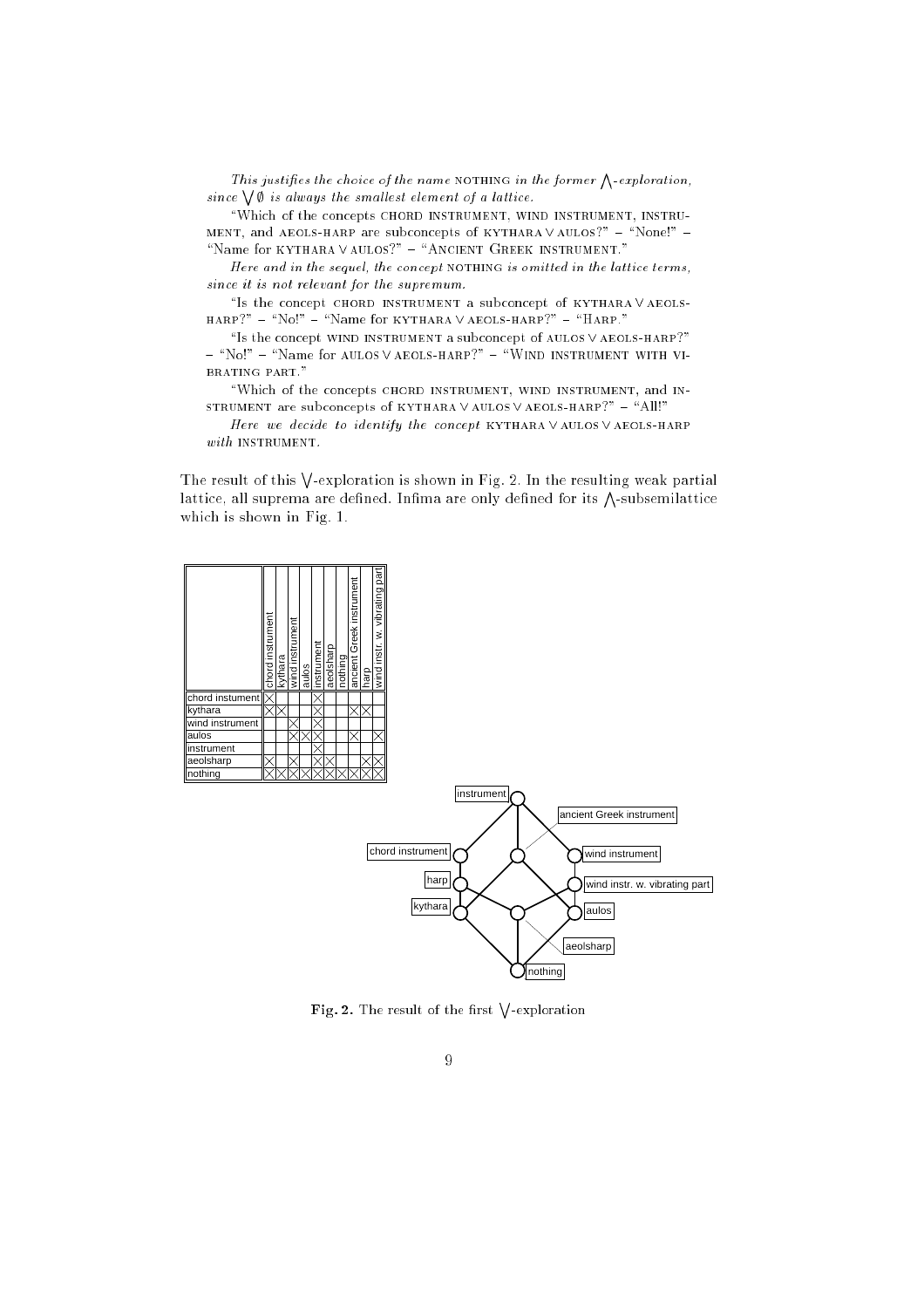In the next  $\bigwedge\text{-exploration}$ , the names ANCIENT  $\bigcirc$ REEK CHORD INSTRUMENT, ancient Greek ancient Greek wind instrument Greek and anti-anti-and and anomicient wind in and an ing \/-exploration provides only one new name, CHORD INSTRUMENT WITHOUT Bow. Finally, the 5th exploration (which is a  $\Lambda$ -exploration again) runs through without generating any question. Hence, the concept exploration is terminated. The resulting lattice is shown in Fig. 3. Of course, all infima and suprema are defined now.



Fig. 3. The result of the concept exploration

The "degree of exactitude", i.e., the decision whether or not to identify two concepts, essentially depends on the purpose the exploration was done for. For instance, a very pedantic user might only accept the two implications kytha- $RA \rightarrow CHORD$  INSTRUMENT and AULOS  $\rightarrow$  WIND INSTRUMENT, and deny all others. Then every question generates a new concept. This process can be continued ad infinitum, converging towards the (infinite) free lattice generated by two twoelement chains, as shown in Fig. 4. The ellipses in the diagram indicate which of the elements of the free lattice were identified in the former exploration.

In general, the knowledge engineer can greatly benefit from the line diagram of the lattice freely generated by the ordered set  $(B, \le)$ . In fact, the line diagram of  $FL(\underline{2}+\underline{2})$  in Fig. 4 was used for the exploration of instruments. Unfortunately, there are only very few free lattices over partially ordered sets which can be " $d$ rawn" ([8]).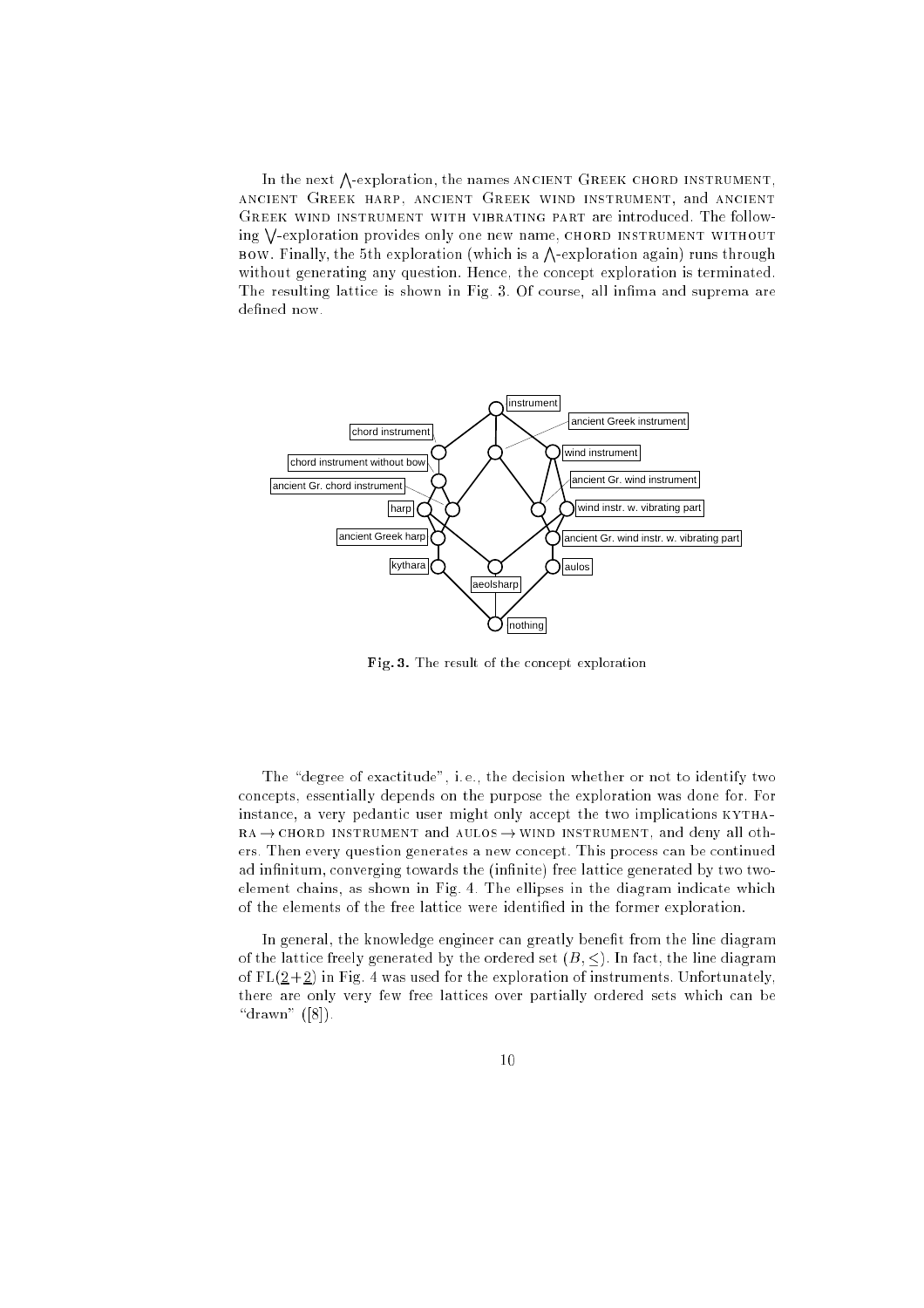

Fig. 4. The free lattice  $FL(\underline{2} + \underline{2})$ .

## <sup>4</sup> Discussion

The main problem for any knowledge acquisition tool like concept exploration is the fact, that, in principal, the exploration may not terminate, because there are infinite lattices generated by only three elements. Hence any such exploration tool must provide the possibility to stop the exploration at any point such that the level of completeness gained so far is known. This was the crucial point for the decision to choose a breath first exploration: After the  $k$ th exploration, it is assured that all lattice elements denotable with a lattice term of complexity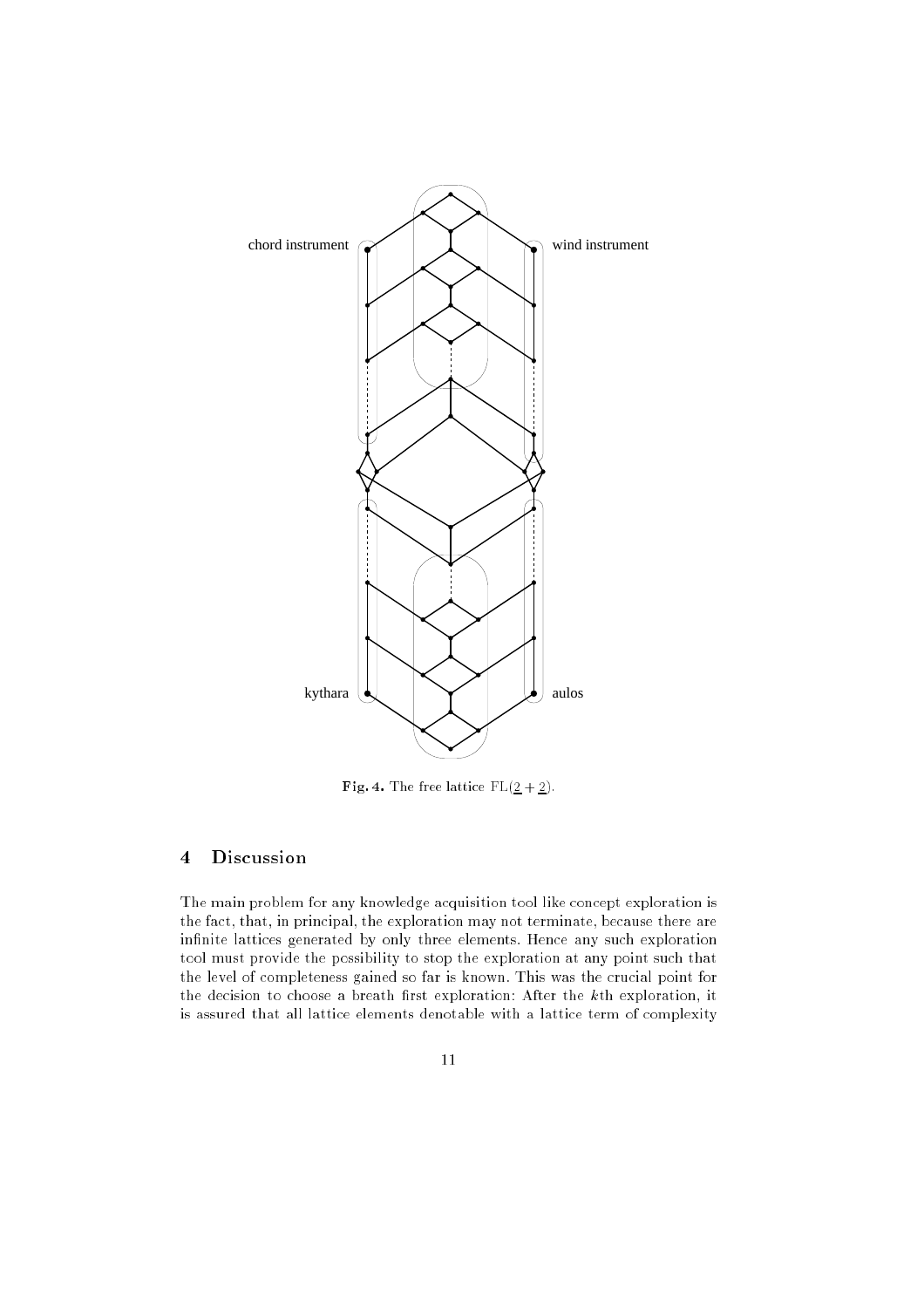less or equal than  $k$  are generated, and that their hierarchical relationships are determined. A depth first exploration tool (like, e.g., distributive concept exploration) would risk, for arbitrary (e. g., non distributive) lattices, to explore some of the basic concepts so extensively that it will not reach the other ones. Unfortunately, this breath first approach forces the user to confirm all newly generated elements one by one. One might ask to construct another tool that allows to confirm or deny more than one element at a time. E.g., it might be based on A. Day's famous doubling method ([3]) for the computation of free lattices over partial lattices. Since the method is not able to reach all (finite) lattices, but only certain ones (the so-called bounded lattices), the right balance between applying the doubling method and factorizing by suitable congruences has to be kept. First experiments have shown that a too early factorization may prevent further doubling (i. e., generating potentially new elements) resulting in a break down of the exploration, while a too late factorization produces an abundance of potential elements which are not really different.

An interesting question for any exploration tool is, whether the exploration can be continued such that it will not terminate. In our algorithm, this is equivalent to the question, whether, for the intermediate result  $B_{\lambda,\lambda}$  , the free lattice  $\Gamma\,\mathrm{L}\,(\bar{D}^{\,\mathrm{cc}})$  is infinite or not. In [9], **v**. Slavik presents an effective algorithm for testing its finiteness. This free lattice is generated by concept exploration when all further questions are answered with "None" (i.e., with  $Q := \emptyset$ ). On the other hand, it is always possible to terminate the algorithm in the next exploration step by answering "All" to all further questions.

Sometimes, the user does not want to start an exploration from the scratch, but he already has some background knowledge. In [5], B. Ganter extends attribute exploration to *background knowledge* formulated in predicate formulas. In particular, this comprises background implications as used in our algorithm. Hence his results can also be adapted to concept exploration. Since Ganter's algorithm can handle partial information, this also provides the possibility to use counterexamples. A *counterexample* (or *separating pair*) for  $\Lambda P \neq \Lambda (P'')$  consists of an attribute belonging to the intent of  $\Lambda(P'')$  and an object not having the attribute but belonging to the extent of  $\Lambda P$ . Unlike in distributive concept exploration  $-$  where counterexamples are used  $-$ , the capability for treating partial knowledge is necessary, because an object may belong to the supremum of two concepts although it does not belong to any of the two concepts. (The dual is true for attributes.) Hence, if complete knowledge is required, the user has to be asked for every newly generated supremum, which objects additionally belong to it. This makes the exploration unnecessarily complex.

Graphical support for the user showing the already computed hierarchy and the next potential elements is very desirable. By drawing only the potential elements of the next  $\sqrt{}/\Lambda$ -exploration one could avoid the problem discussed at the end of the example, that most free lattices are not "drawable" (in the sense of Fig. 4). Unfortunately, there aren't any really satisfying fully automatic drawing algorithms for lattices yet. As with many other lattice oriented tools, concept exploration would certainly benefit from any progress in this field.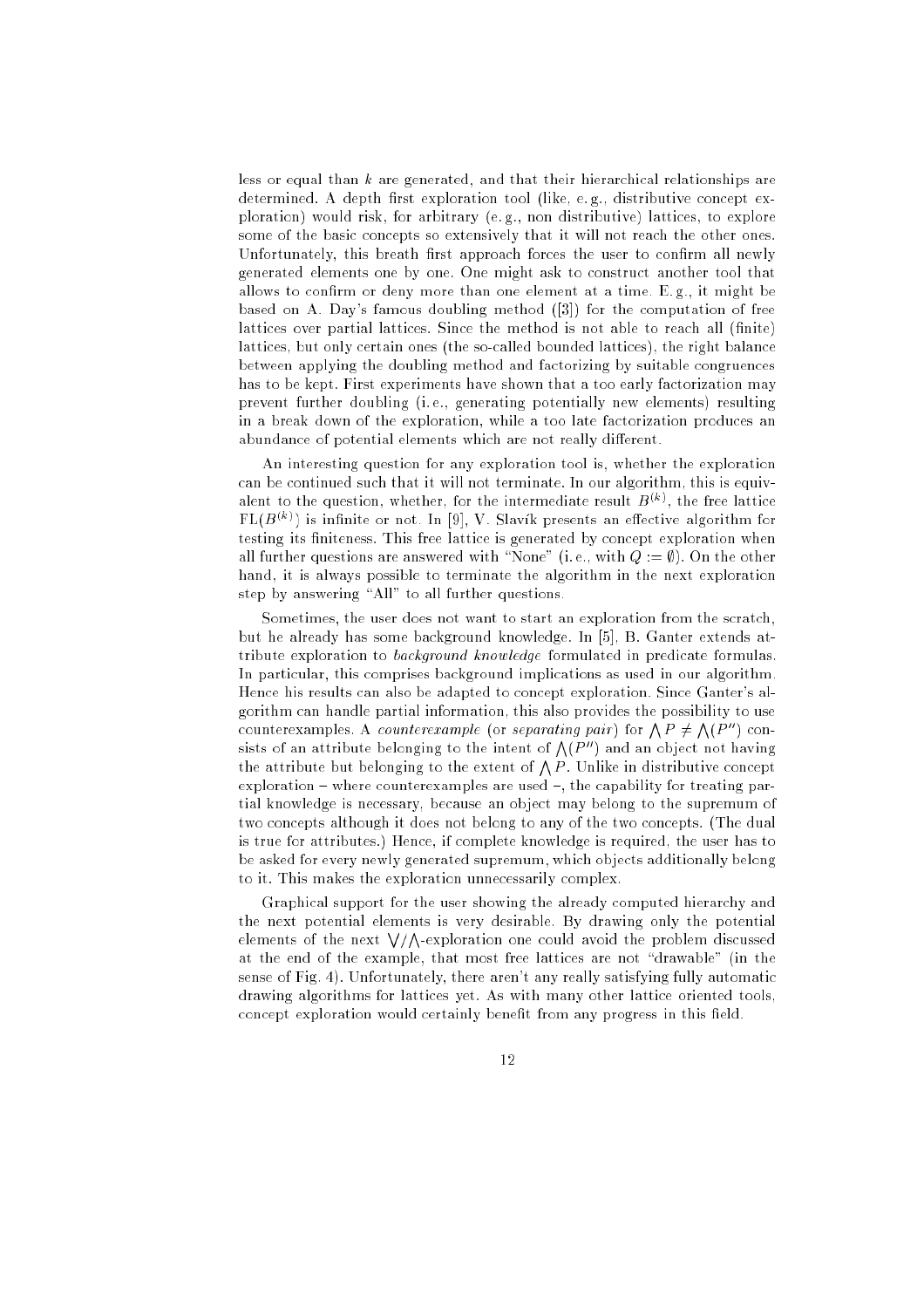As for attribute exploration, concept exploration is designed to be an interactive tool, where a user acts as expert. In order to obtain a completely automatic tool, concept exploration may be combined with a subsumption algorithm (i. e., an (automatic) algorithm able to answer this type of questions) as it was done for the description logic  $\mathcal{ALC}$  with attribute exploration ([1]) and distributive concept exploration ([14]), or resort to an online semantic dictionary.

### References

- 1. F. Baader: Computing a minimal representation of the subsumption lattice of all conjunctions of concepts defined in a terminology. In: G. Ellis, R. A. Levinson, A. Fall, V. Dahl (eds.): Proceedings of the International KRUSE Symposium: Knowledge Retrieval, Use and Storage for Efficiency. Santa Cruz, CA, USA, August 11-13, 1995, 168-178
- 2. P. Burmeister:  $ConImp A program$  for formal concept analysis. Technische Hochschule Darmstadt, 1987 (Latest version 1996 for MS DOS)
- 3. A. Day: Doubling constructions in lattice theory. Can. J. Math.  $44(2)$ , 1992, 252- $269$
- 4. B. Ganter: Algorithmen zur Begriffsanalyse. In: B. Ganter, R. Wille, K. E. Wolff (eds.): Beiträge zur Begriffsanalyse. B. I.-Wissenschaftsverlag, Mannheim, Wien, Zürich 1987, 241-254
- 5. B. Ganter: Attribute exploration with background knowledge. Proceedings of the conference on Order and Decision-Making. Ottawa, Canada, August 5-9, 1996
- 6. B. Ganter, R. Wille: Formal Concept Analysis: Mathematical Foundations. Springer, Heidelberg 1997 (Translation of: Formale Begriffsanalyse: Mathematische Grundlagen. Springer, Heidelberg 1996)
- 7. U. Klotz, A. Mann: Begriffexploration. Diplomarbeit, TH Darmstadt 1988
- 8. I. Rival, R. Wille: Lattices freely generated by partially ordered sets: which can be "drawn"? J. Reine Angew. Math. 310, 1979, 55-80
- 9. V. Slavík: Lattices with finite W-covers. (To appear)
- 10. J. F. Sowa: Conceptual structures: Information processing in mind and machine. Adison-Wesley, Reading 1984
- 11. G. Stumme: Attribute exploration with background implications and exceptions. In: H.-H. Bock, W. Polasek (eds.): Data analysis and information systems. Statistical and conceptual approaches. Studies in classification, data analysis, and knowledge organization 7, Springer, Heidelberg 1996, 457-469
- 12. G. Stumme: Exploration tools in formal concept analysis. In: Ordinal and symbolic data analysis. Studies in classication, data analysis, and knowledge organization 8, Springer, Heidelberg 1996,  $31-44$
- 13. G. Stumme: Knowledge acquisition by distributive concept exploration. In: G. Ellis, R. A. Levinson, W. Rich, J. F. Sowa (eds.): Supplementary proceedings of the third international conference on conceptual structures, Santa Cruz, CA, USA, August 14-18, 1995, 98-111
- 14. G. Stumme: The concept classication of a terminology extended by conjunction and disjunction. In: N. Foo, R. Goebel (eds.): PRICAI'96: Topics in artificial intelligence. LNAI 1114, Springer, Heidelberg 1996, 121-131
- 15. G. Stumme: Distributive concept exploration  $-$  a knowledge acquisition tool in formal concept analysis. Mathematics in artificial intelligence (submitted)